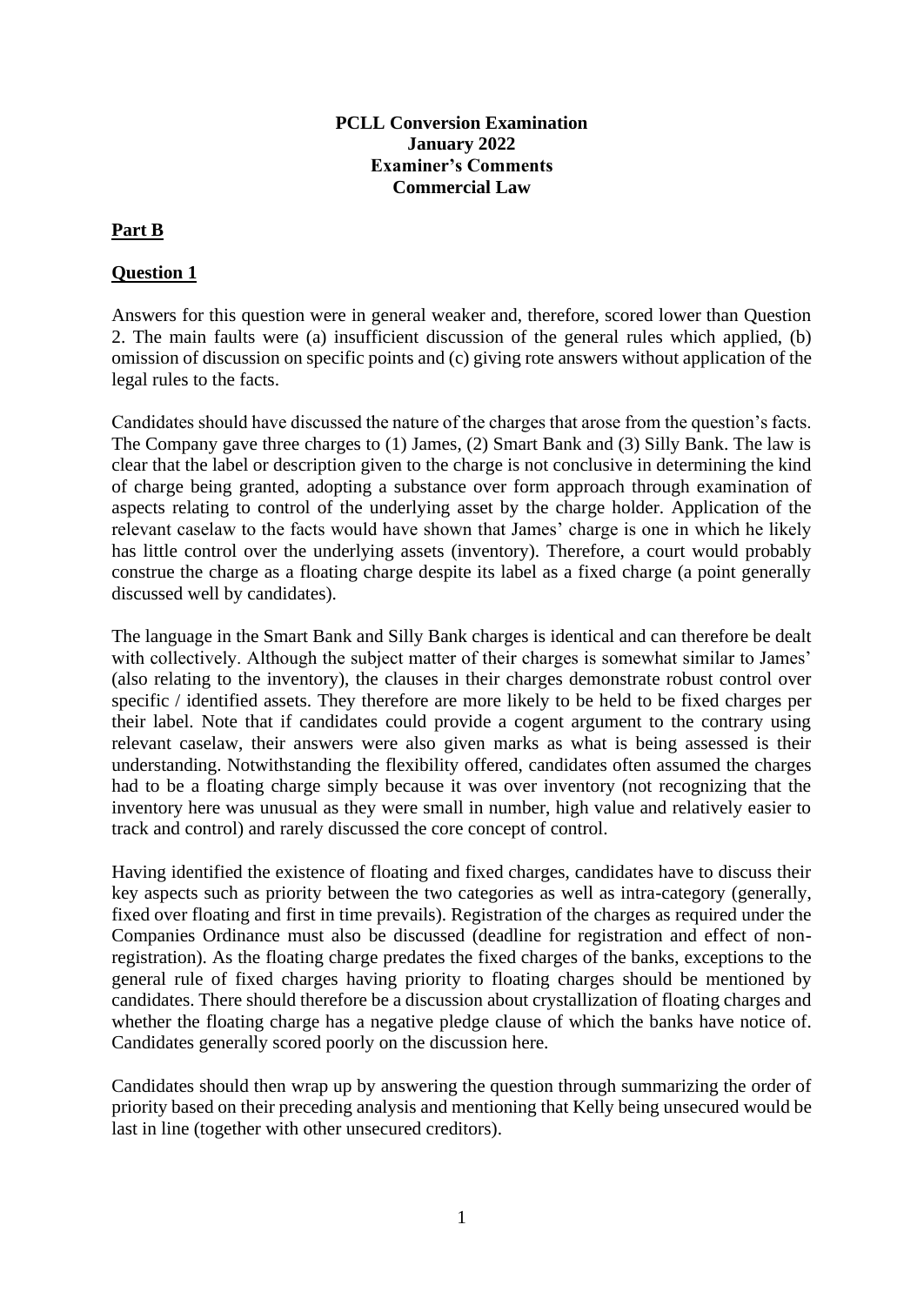# **Question 2(a)**

Candidates should have identified that the clause is a retention of title ("ROT") clause and discussed its legal effect. ROT clauses are permissible under s.19 and s.21 of the Sale of Goods Ordinance and better answers would also include a discussion of relevant cases as appropriate.

The ROT clause in the question has several elements which candidates must cover in turn. Clause 1.1 is a standard ROT clause that candidates should explain in further detail, in particular, that it does not create a charge with the positive consequences that follow (no requirement of registration to be effective, does not yield to preferential creditors, etc.). Candidates often missed this point. Applying the legal principles to the \$800,000 worth of bottles of wine present at Fantastic's bars, Bacchus should fully recover these, noting that the clause is an all monies clause and that full payment has not been made.

Clause 1.2 is an extended ROT clause, and candidates should discuss the relevant caselaw which shows an unwillingness by courts to find a trust (especially where the facts show funds received from the sale of the wines are not put in a ringfenced account and Fantastic can use the funds in the course of his business). As such, Fantastic does not collect the proceeds as Bacchus' trustee, but instead, Fantastic obtains the proceeds as the beneficial owner who is charging these proceeds as security for the debt owed to Bacchus. Thus the charge will be void if not registered. Marks will also be given to candidates who argue that the facts suggest instead that courts will follow the Australian caselaw where a trust is more likely to be found.

Clause 1.3 is an enlarged ROT clause, and again the relevant caselaw must be reviewed and applied by candidates. The general position is that no matter how clear the wording may be in Clause 1.3, title in the cocktails and other bar drinks passed to Fantastic at some stage, and thus a registrable charge is created. Applying to the facts of the question, the cocktails and bar drinks would have belonged to Fantastic from the moment the wines are mixed with the other cocktail components since, from that point, the original identity of the wines is permanently lost and cannot be recovered.

Candidates should end their answer by concluding that unless Bacchus has registered the charge each time it contracts with Fantastic (unlikely to be the case), Clauses 1.2 and 1.3 will generally not be effective to reclaim the \$500,000 sale proceeds or the \$600,000 worth of cocktails and other bar drinks. In respect of those, Bacchus will rank merely as an unsecured creditor of Fantastic.

# **Question 2(b)**

The question requires a discussion of assignments and how Express' and Newcomer's assignments compare from a priority standpoint. Candidates must refer to s.9 of the Law Amendment and Reform (Consolidation) Ordinance, which sets out the requirements for a legal assignment. When applied to the Express assignment, we can see that it is likely to be compliant with s.9 (assignment of the entire interest, done in writing and signed and with express written notice to Excellent) and therefore held to be a legal assignment. In contrast, Newcomer's assignment is likely to be an equitable assignment only since it does not meet the s.9 requirements (assignment of half interest only and done over a call / verbally).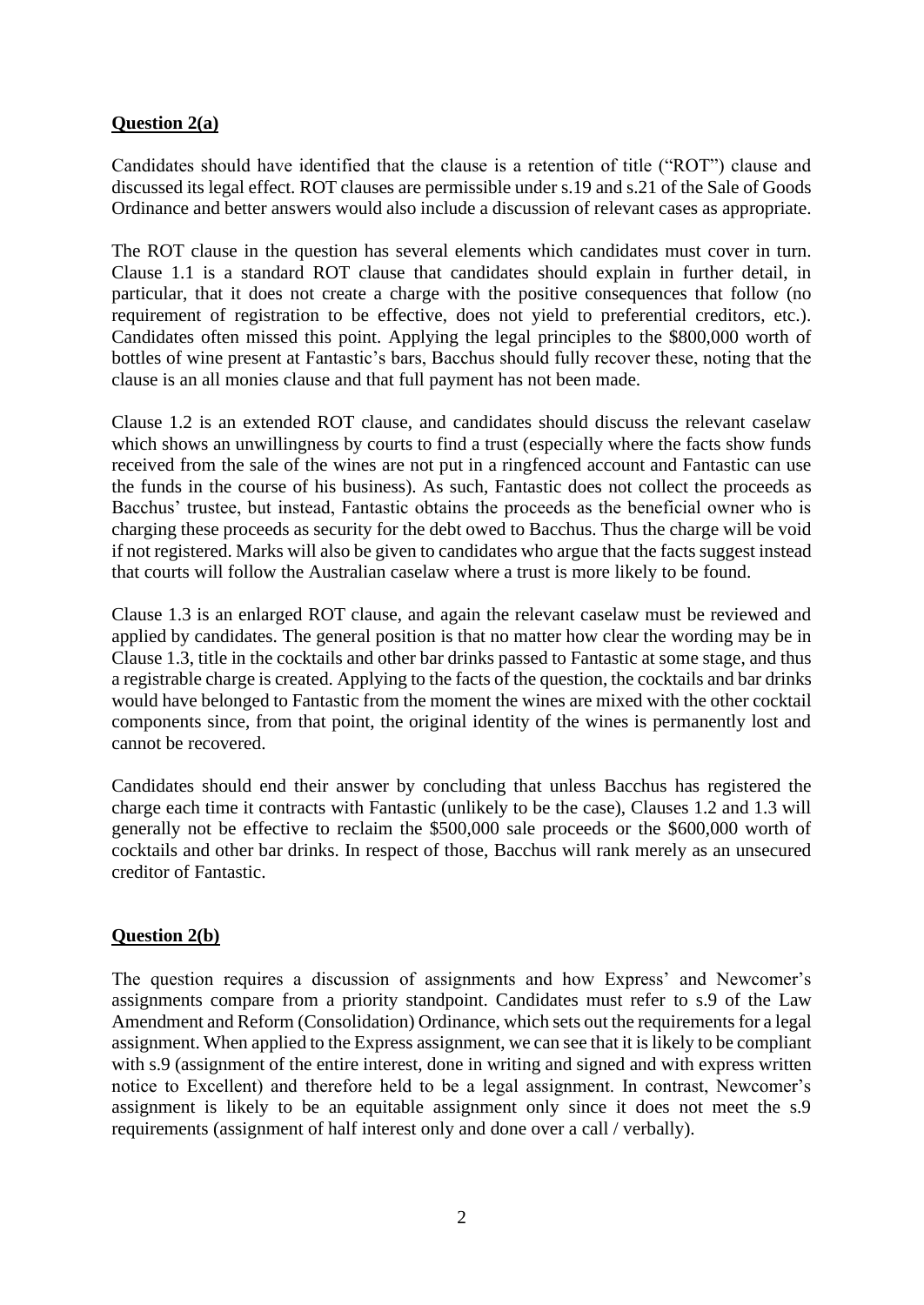Candidates will then need to discuss the rules governing priority, in particular, that legal assignments have priority over equitable assignments and as between equitable assignments, the rule in Dearle v Hall applies, which states that generally, the first assignee to give notice to the obligor will have priority, provided that the assignee does not have knowledge of a prior assignment. Applying to the question's facts, Express' legal assignment will have priority over Newcomer's equitable assignment, notwithstanding Newcomer's assignment was agreed earlier. Furthermore, Express also notified Excellent first (6th December vs. 10th December), but this is not a critical point since Express has a legal assignment.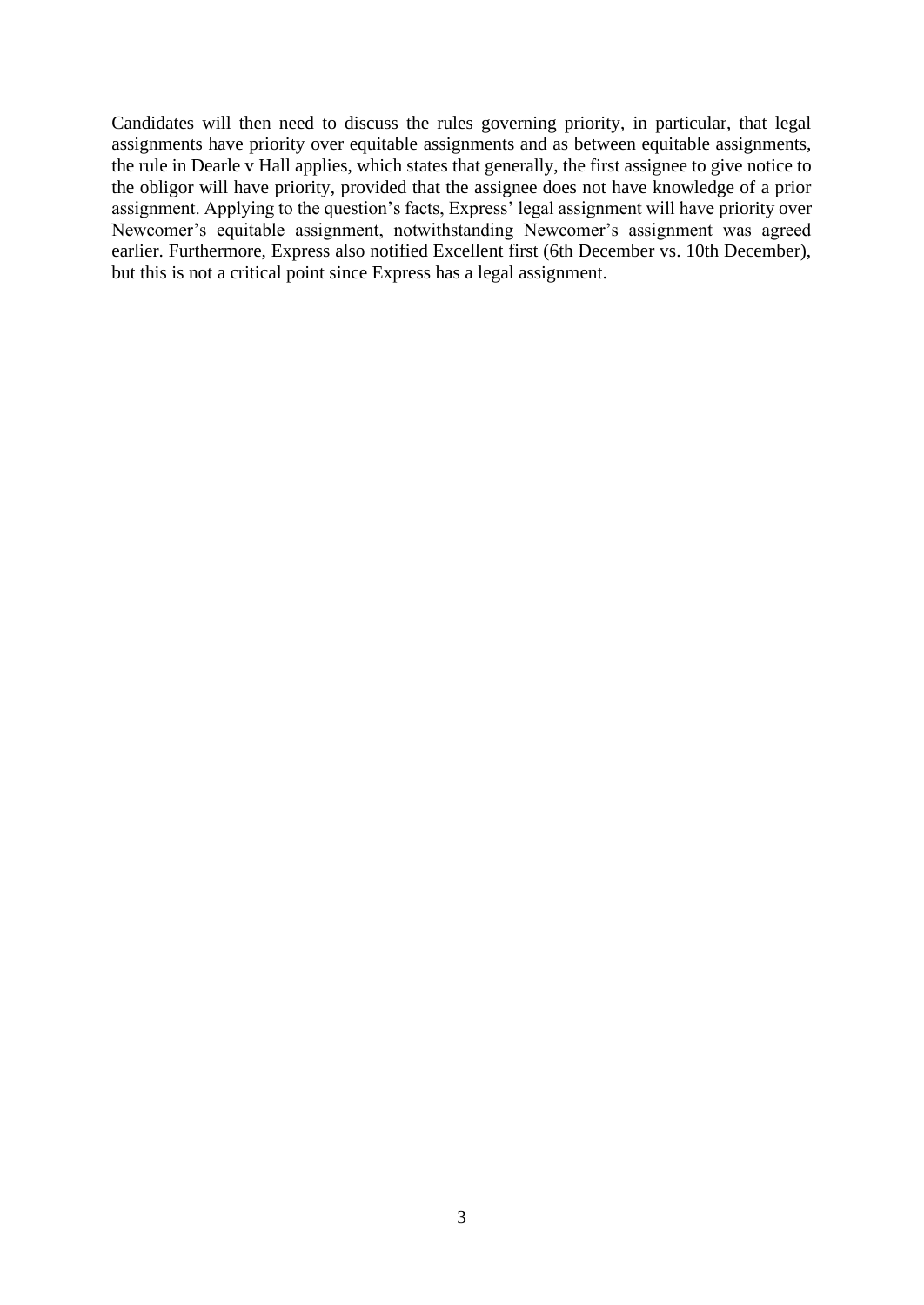# **Part C**

# **Question 1**

- (i) Most answers correctly identified that undue influence was the most likely ground on which the agreement could be rescinded. The better answers identified the fact that as Alan was not a party to the Bert –Mega Bank contract and not acting as Mega Bank's agent, Mega Bank would only be liable for Alan's undue influence under the constructive notice principle established in ROYAL BANK OF SCOTLAND v ETRIDGE (No.2); LI SAU YING v BANK of CHINA. Answers were generally poor in discussing whether the presumption of undue influence existed. It was not enough simply to mention the two requirements –a relationship of trust and confidence and a suspicious transaction. While it was impossible to give a definitive answer on the facts that was no excuse for not making any real attempt to apply the law to the facts
- (ii) Most answers correctly identified that there was likely to be a misrepresentation. Alan had misrepresented a fact –the state of his mind as to his intention as to what to do with the money Edgington v Fitzmaurice.The better answers then referred to the need for reliance and the remedies, making the point again that as Alan was not a party to the Bert - Mega Bank contract, Mega Bank would only be liable for Alan's misrepresentation under the constructive notice principle (see above)
- (iii) Most answers correctly identified that the increase in the loan without the consent of the guarantor was potentially a material variation of the guarantee agreement and would allow Bert to terminate the guarantee agreement if he did not consent to it HOLME v BRUNSKILL. It was also possibly even a new agreement TRIODAS v DOBBS. However, again the application to the facts was often poor with few considering whether the fact the guarantee agreement had a very wide scope, covering "any loan agreement" meant that the change was simply within the scope of the original agreement. In addition, did the fact that the agreement made the guarantor a principal debtor exclude the material variation rule-did it convert the agreement into an indemnity?
- (iv) There were three points to be made. Bert could recover the amount paid to Mega under the indemnity principle – the guarantor can recover from the debtor any sum paid to the creditor by the guarantor as the debtor should be the one ultimately liable to repay the loan. Subrogation - if the entire loan is paid off, Bert can take over any securities Mega Bank obtained from Cedar Ltd and realise them. Finally, as Bert and Alan are co – guarantors then the general rule is that they should contribute equally –Bert had therefore a right to contribution from Alan for half the sum that he had paid to Mega Bank. Most answers identified one or two of the above but few all three.
- (v) This was a suspense account clause. It should have been explained that such an account was a way in which Mega Bank could exclude Bert's rights of indemnity , subrogation and prevent Bert proving as a creditor on Cedar's winding up as the money that Bert pays is not going to pay off the loan but is instead being placed in a 'neutral' account at the bank.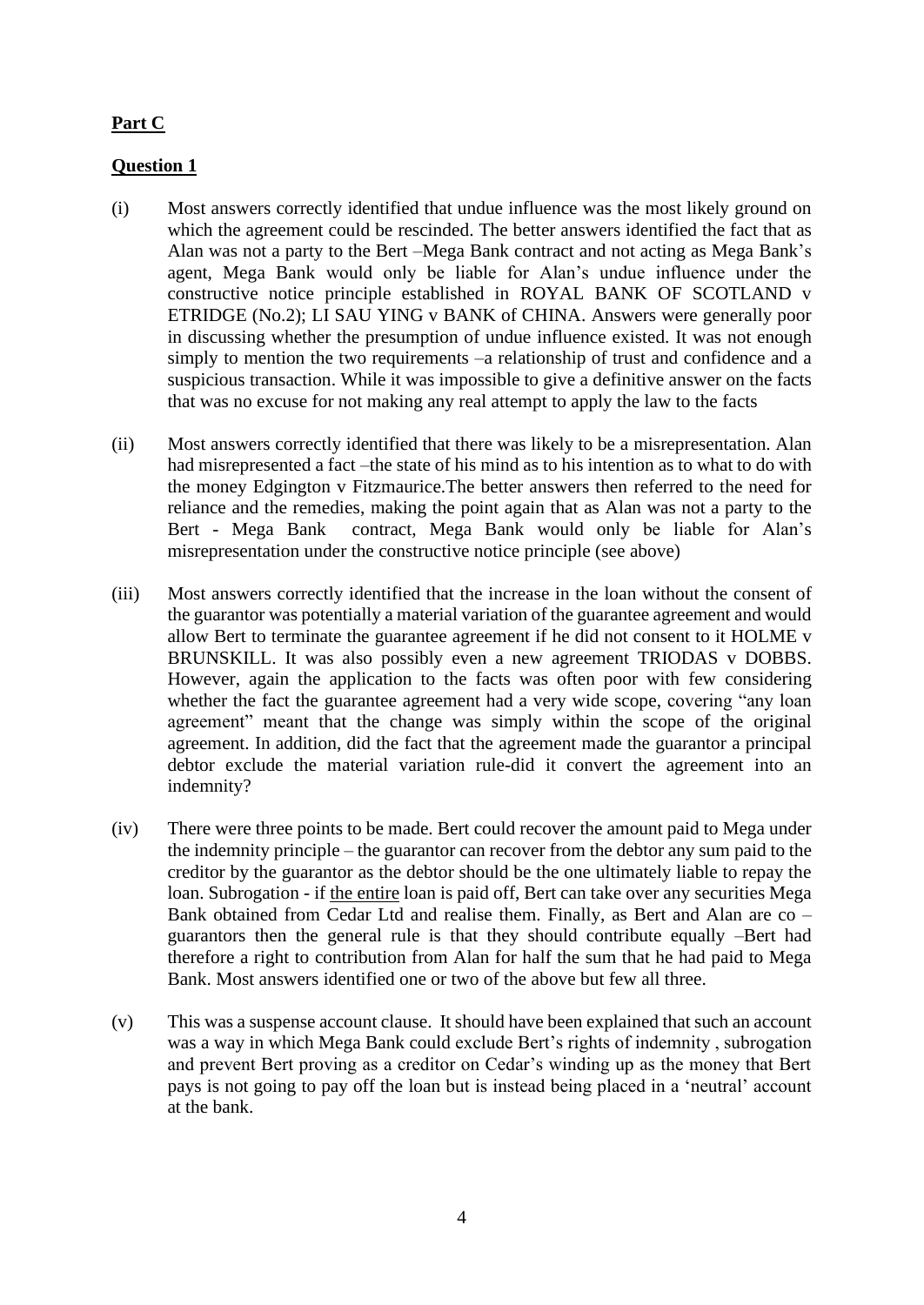# **Question 2**

(i) The first point to be considered was whether the clauses were incorporated? –even though the contract was signed as clause 8 was excluding all loss it would seem unduly harsh, and it would fail the incorporation test unless reasonable steps have been taken to highlight the clause to customers before the contract is made. It should then have been identified that Jill was clearly a consumer S3 UCO, a cruise is the type of service normally supplied to consumers and Jill is not making the contract in the course of a business

As Cl 7 was not an exclusion clause UCO applied. UnderS5 (2) UCO the onus would be on Jill to prove the clause was unconscionable. If found unconscionable the court has wide powers including deleting the clause.

The S6 UCO non-exhaustive list of factors to be taken into account in deciding if there has been unconscionability should have been considered and applied to the facts. Too many answers were rather inflexible, for example, many answers said the facts were identical to Tung Wo Wah v Star Cruises (HK) Ltd where a similar clause was held not to be unconscionable because it was within the legitimate interest of the cruise ship owners to confine claims to one jurisdiction, given that there were passengers on the ship from many different countries. However, few answers made the obvious point that this case was pre-covid. The question concerned 'a cruise to nowhere' so it was highly likely the all the passengers were from Hong Kong so what justification was there to have jurisdiction clause in favour of Singapore! There were also many erroneous references to S7 UCO. Answers failing to appreciate that S7 is concerned with choice of law clauses and not choice of jurisdiction clauses!

Re clause 8, this was clearly an exclusion clause –excluding the remedy of damages S5 (1) (b) CECO. CECO therefore needed to be applied. As the main focus was the food, answers should first of all have made the point that regarding a claim for breach of contract concerning unmerchantable goods (the food) clause 8 would be void as Jill is a consumer S11 (2) or S12 ((2)CECO (if the contract comprised accommodation, entertainment and food it would not be classified as a sale of goods contract but a similar term concerning merchantable quality would be implied at common law and the same rules concerning exclusion clauses would apply under S12 (2) CECO)

Regarding a claim concerning negligence – in the case of a consumer any attempt to exclude liability for any loss would be void if a claim is brought for breach of the implied term of care and skill under S5 SOS (IT) O and Jill is a consumer S8)(1)SOS(IT) O ; re a claim in tort; S7(1) CECO any attempt to exclude liability for negligence concerning personal injury is void S7(1), any other loss being subject to the reasonableness test S 7(2)

(ii) The better answers correctly identified that the main way in which the advice would differ would be that Jack is not a consumer – clearly making the contract in the course of a business (profession) .Therefore UCO does not apply and neither does the SOS (IT) O (this provision does not apply to a contract of service S3 (2)) However re clause 8, regarding a claim in negligence, S7 CECO would still apply and the clause excluding liability for personal injury would still be void. Regarding a claim under SOGO re the food this would be subject to the reasonableness test S11 (3) or S12 (3) CECO.